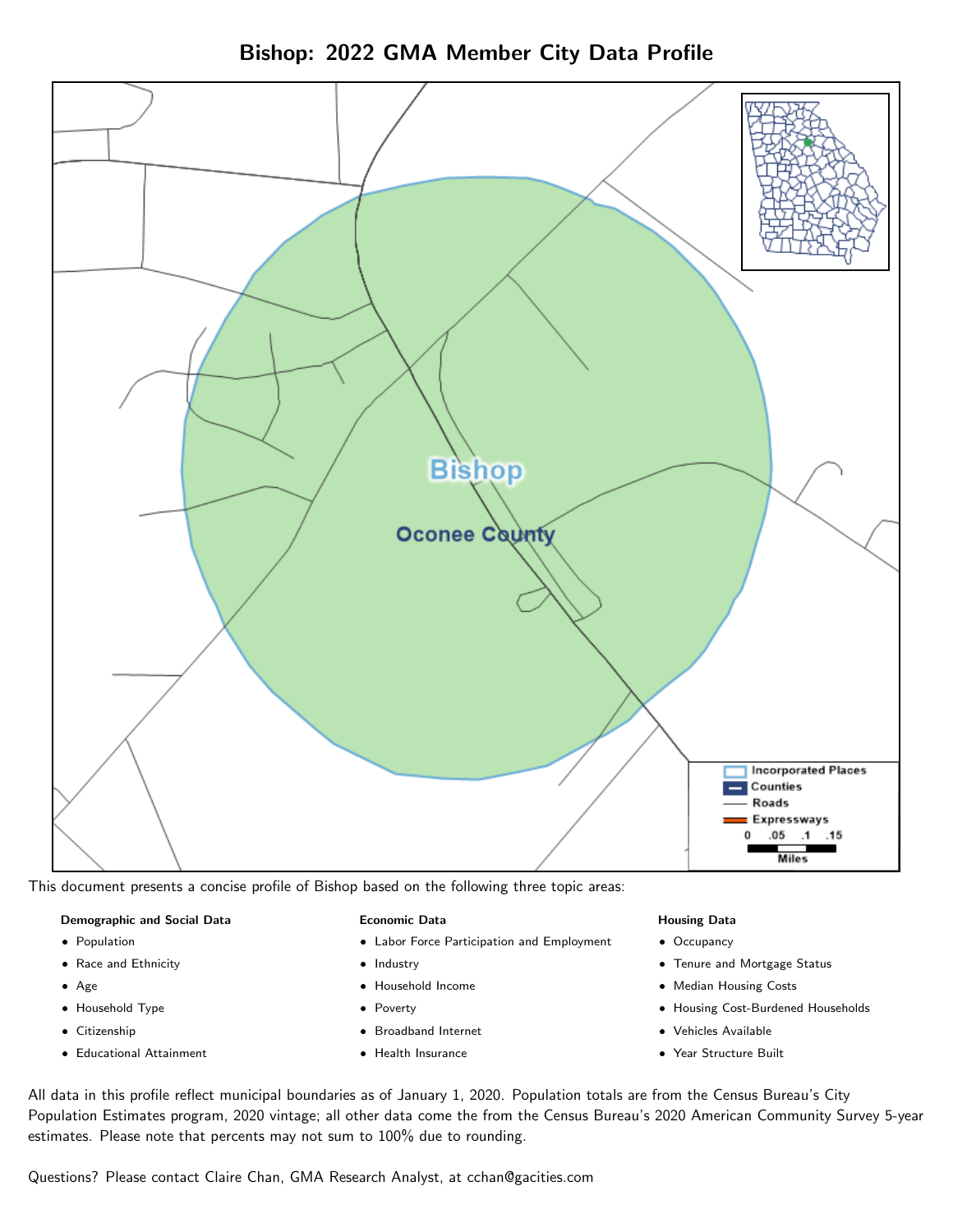# Bishop: Demographic and Social





**Citizenship** 



Source: American Community Survey, 2020 5-year estimates, table B05002 Source: American Community Survey, 2020 5-year estimates, table B15002

### Race and Ethnicity



Source: U.S. Census Bureau, City Population Estimates, 2020 vintage Source: American Community Survey, 2020 5-year estimates, table B03002

## Household Type



Source: American Community Survey, 2020 5-year estimates, table B01001 Source: American Community Survey, 2020 5-year estimates, table B11001

## Educational Attainment



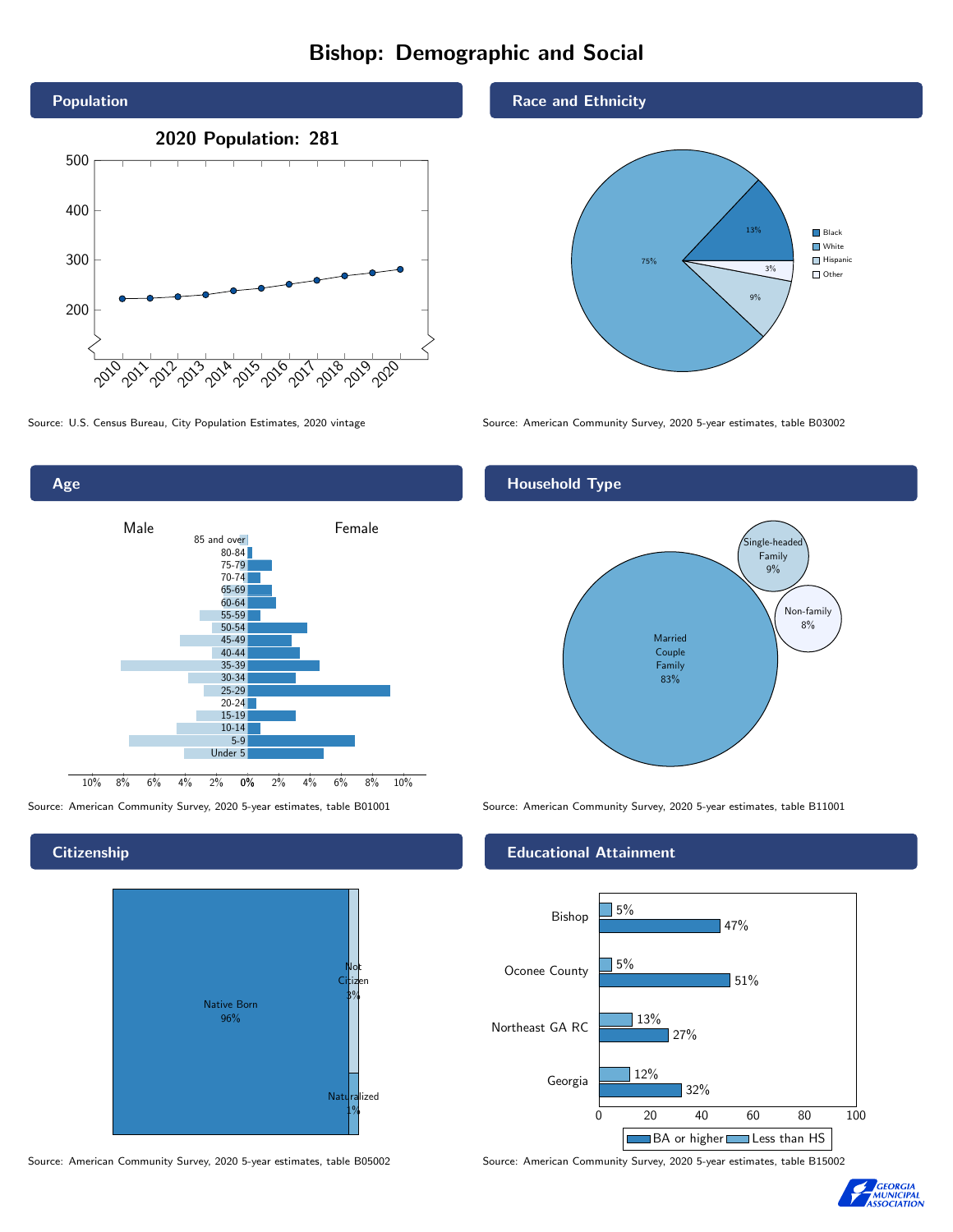# Bishop: Economic



Source: American Community Survey, 2020 5-year estimates, table B23001 Note: Unemployment rate is based upon the civilian labor force.



Source: American Community Survey, 2020 5-year estimates, tables B19013 and B19025 Source: American Community Survey, 2020 5-year estimates, table B17010



Source: American Community Survey, 2020 5-year estimates, table B28002 Source: American Community Survey, 2020 5-year estimates, table B18135

## Industry

| Agriculture, forestry, fishing and hunting, and mining      | $1\%$ |
|-------------------------------------------------------------|-------|
| Construction                                                | 3%    |
| Manufacturing                                               | 9%    |
| <b>Wholesale Trade</b>                                      | $1\%$ |
| Retail Trade                                                | 10%   |
| Transportation and warehousing, and utilities               | 6%    |
| Information                                                 | $1\%$ |
| Finance and insurance, real estate, rental, leasing         | 12%   |
| Professional, scientific, mgt, administrative, waste mgt    | 6%    |
| Educational services, and health care and social assistance | 27%   |
| Arts, entertainment, recreation, accommodation, food        | 10%   |
| service                                                     |       |
| Other services, except public administration                | 10%   |
| Public administration                                       | $4\%$ |

Source: American Community Survey, 2020 5-year estimates, table C24030





#### Health Insurance